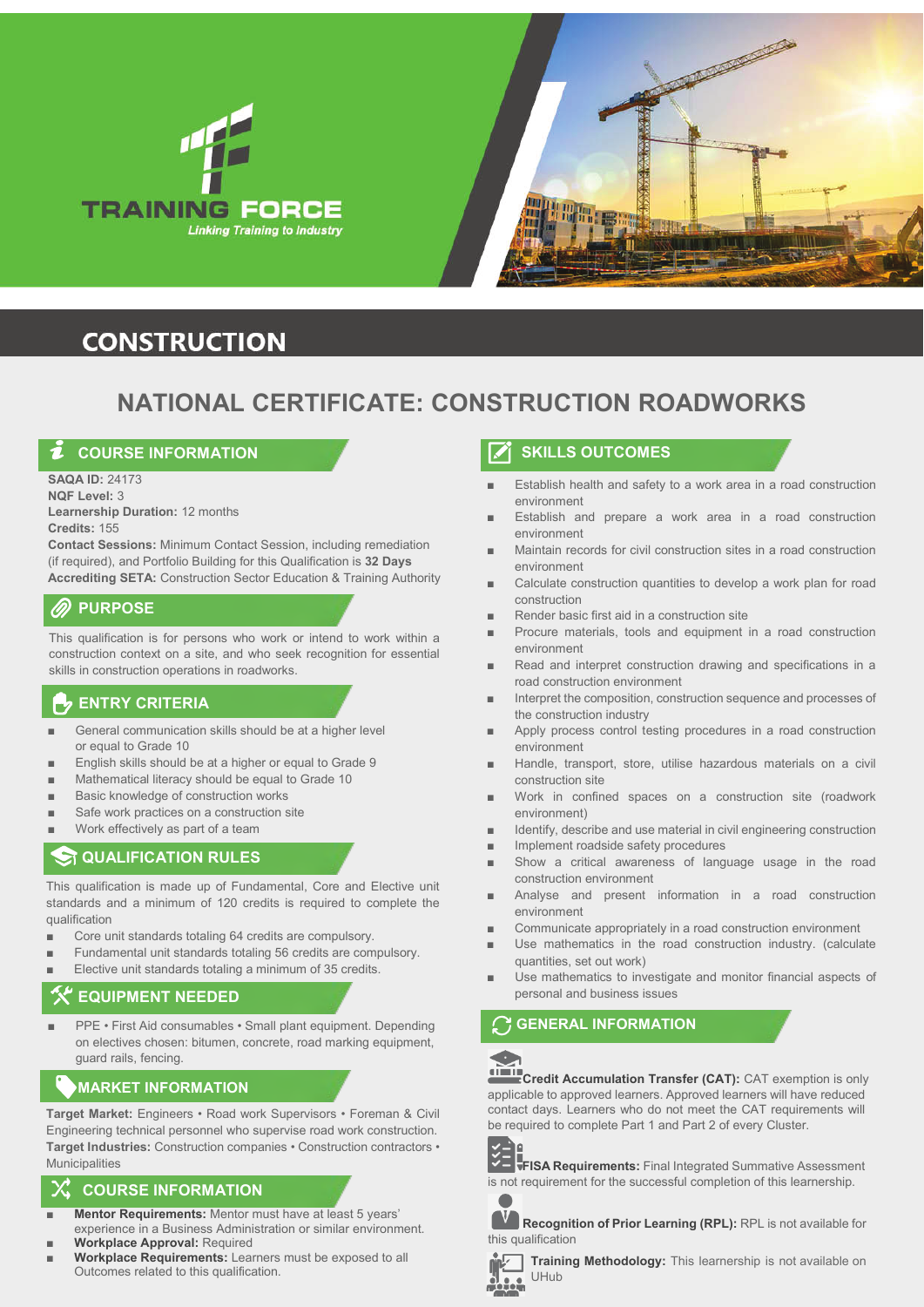



# **CONSTRUCTION**

### **UNIT STANDARDS**

### **Cluster 1 Part 1-Communication Skills**

| <b>Outcome</b> | <b>SAQA ID</b> | Name of Unit Standard                                              | <b>Credits</b> |
|----------------|----------------|--------------------------------------------------------------------|----------------|
| Fundamental    | 8963           | Access and use of information from texts                           |                |
| Fundamental    | 8962           | Maintain and adapt oral communications                             |                |
| Fundamental    | 8967           | Use language and communication in occupational learning programmes |                |
| Fundamental    | 8964           | Write for a defined context                                        |                |

■ **Recommended training days for Cluster 1 Part 1 is 3 days**

#### **Cluster 1 Part 2 Communication Skills**

| <b>Outcome</b> | <b>SAQA ID</b> | Name of Unit Standard                                              | <b>Credits</b> |
|----------------|----------------|--------------------------------------------------------------------|----------------|
| Fundamental    | 8968           | Accommodate audience and context needs in oral communication       |                |
| Fundamental    | 8969           | Interpret and use information from texts                           |                |
| Fundamental    | 8973           | Use language and communication in occupational learning programmes |                |
| Fundamental    | 8970           | Write texts for a range of communicative contexts                  |                |

■ **Recommended training days for Cluster 1 Part 2 is 3 days**

#### **Cluster 2 Numeracy Skills**

| <b>Outcome</b> | <b>SAQA ID</b> | <b>Name of Unit Standard</b>                                                                                                                                 | <b>Credits</b> |
|----------------|----------------|--------------------------------------------------------------------------------------------------------------------------------------------------------------|----------------|
| Fundamental    | 9010           | Demonstrate an understanding of the use of different number bases and measurement units and an<br>awareness of error in the context of relevant calculations |                |
| Fundamental    | 9013           | Describe, apply, analyse and calculate shape and motion in 2-and 3-dimensional space in different<br>contexts                                                |                |
| Fundamental    | 9012           | Investigate life and work-related problems using data and probabilities                                                                                      |                |
| Fundamental    | 7456           | Use mathematics to investigate and monitor the financial aspects of personal, business and national issues                                                   | 5              |
|                |                |                                                                                                                                                              |                |

■ **Recommended training days for Cluster 2 is 5 days**

### **Cluster 3 Health and Safety**

| <b>Outcome</b> | <b>SAQA ID</b> | Name of Unit Standard                                                                 | <b>Credits</b> |
|----------------|----------------|---------------------------------------------------------------------------------------|----------------|
| Core           | 9964           | Apply health and safety to a work area                                                |                |
| Core           | 9986           | Apply quality principles on a construction site                                       |                |
| Core           | 14560          | Handle, transport, store and utilize hazardous materials on a civil construction site |                |
| Core           | 14561          | Implement roadside safety procedures                                                  |                |
| Core           | 9965           | Render basic first aid                                                                |                |

■ **Recommended training days for Cluster 3 is 7 days**